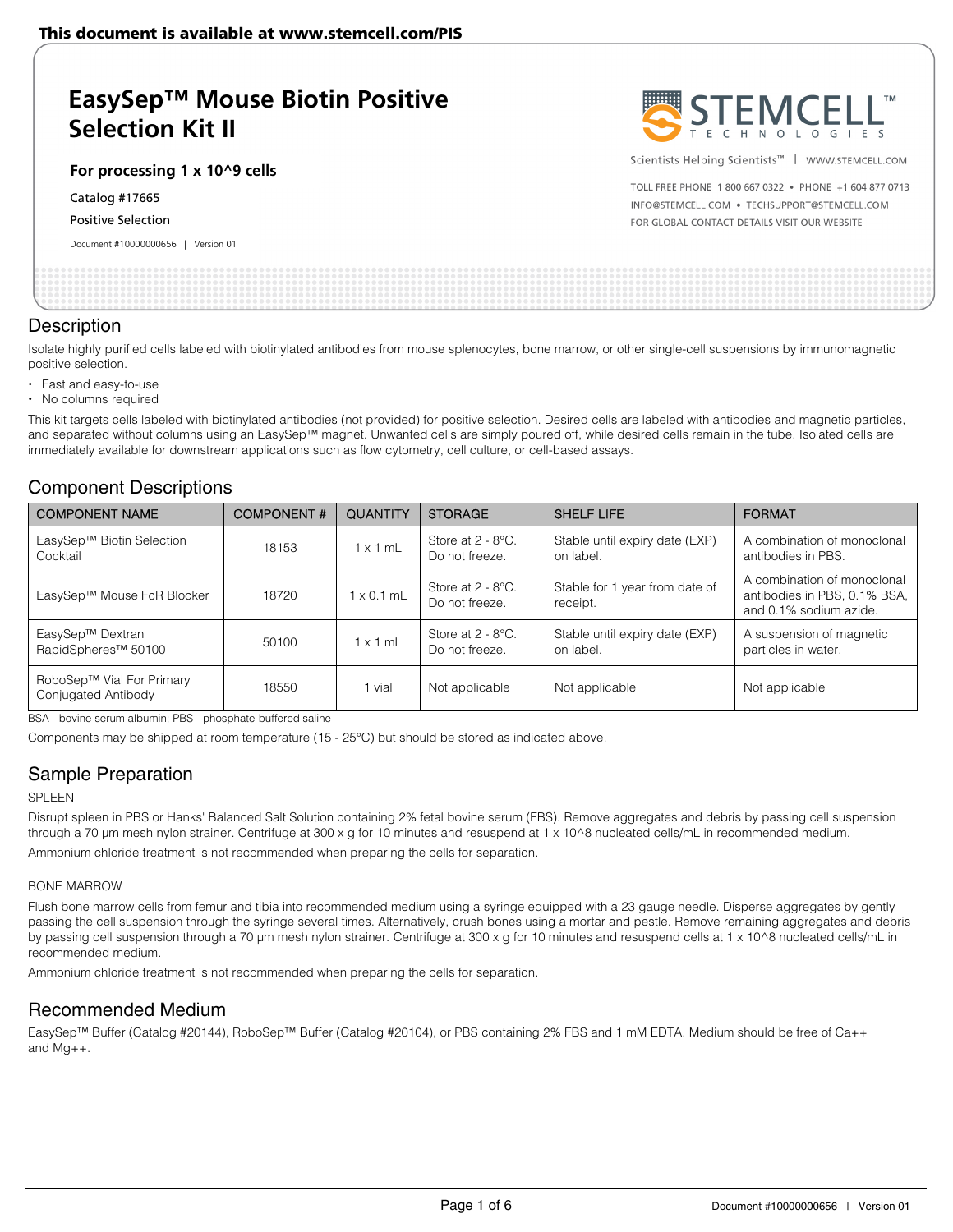

## Directions for Use – Manual EasySep™ Protocols

See page 1 for Sample Preparation and Recommended Medium. Refer to Tables 1 and 2 for detailed instructions regarding the EasySep™ procedure for each magnet.

**Table 1. EasySep™ Mouse Biotin Positive Selection Kit II Protocol** 

|                                                                                                                                                                                      |                                                                                                                                                                                              | <b>EASYSEP™ MAGNETS</b>                                                                                                                                                                                                                            |                                                                                                                                                                                                                                                      |  |
|--------------------------------------------------------------------------------------------------------------------------------------------------------------------------------------|----------------------------------------------------------------------------------------------------------------------------------------------------------------------------------------------|----------------------------------------------------------------------------------------------------------------------------------------------------------------------------------------------------------------------------------------------------|------------------------------------------------------------------------------------------------------------------------------------------------------------------------------------------------------------------------------------------------------|--|
| <b>STEP</b>                                                                                                                                                                          | <b>INSTRUCTIONS</b>                                                                                                                                                                          | EasySep™<br>(Catalog #18000)                                                                                                                                                                                                                       | "The Big Easy"<br>(Catalog #18001)                                                                                                                                                                                                                   |  |
|                                                                                                                                                                                      | Prepare sample at the indicated cell<br>concentration within the volume range.                                                                                                               | $1 \times 10^{8}$ cells/mL<br>$0.1 - 2.5$ mL<br>NOTE: If starting with fewer than 1 x 10^7 cells, resuspend cells in 0.1 mL.<br>For samples with a starting frequency of desired cells $<$ 2%, start with a<br>concentration of 2 x 10^8 cells/mL. | $1 \times 10^{8}$ cells/mL<br>$0.25 - 8$ mL<br>NOTE: If starting with fewer than 2.5 x 10^7 cells, resuspend cells in 0.25 mL.<br>For samples with a starting frequency of desired cells $<$ 2%, start with a<br>concentration of 2 x 10^8 cells/mL. |  |
|                                                                                                                                                                                      | Add sample to required tube.                                                                                                                                                                 | 5 mL (12 x 75 mm) polystyrene round-bottom tube<br>(e.g. Catalog #38007)                                                                                                                                                                           | 14 mL (17 x 95 mm) polystyrene round-bottom tube<br>(e.g. Catalog #38008)                                                                                                                                                                            |  |
| 2 <sup>1</sup>                                                                                                                                                                       | Add FcR blocker to sample and mix.                                                                                                                                                           | 10 µL/mL of sample                                                                                                                                                                                                                                 | 10 µL/mL of sample                                                                                                                                                                                                                                   |  |
| 3                                                                                                                                                                                    | Add biotinylated antibody to sample. <sup>†</sup>                                                                                                                                            | $0.3 - 3 \mu g/mL$ of sample                                                                                                                                                                                                                       | $0.3 - 3 \mu g/mL$ of sample                                                                                                                                                                                                                         |  |
|                                                                                                                                                                                      | Mix and incubate.                                                                                                                                                                            | RT for 15 minutes                                                                                                                                                                                                                                  | RT for 15 minutes                                                                                                                                                                                                                                    |  |
| <b>OPTIONAL WASH STEP may improve performance.</b><br>Add recommended medium to top up the sample to the<br>indicated volume and centrifuge. Resuspend sample in<br>original volume. |                                                                                                                                                                                              | Top up with 10-fold excess recommended medium and centrifuge.<br>Carefully aspirate and discard supernatant.<br>Resuspend in the same volume as in step 1.                                                                                         | Top up with 10-fold excess recommended medium and centrifuge.<br>Carefully aspirate and discard supernatant.<br>Resuspend in the same volume as in step 1.                                                                                           |  |
| $\overline{4}$                                                                                                                                                                       | Add Selection cocktail to sample.<br>NOTE: Do not vortex cocktail.                                                                                                                           | 100 µL/mL of sample                                                                                                                                                                                                                                | 100 µL/mL of sample                                                                                                                                                                                                                                  |  |
|                                                                                                                                                                                      | Mix and incubate.                                                                                                                                                                            | RT for 15 minutes                                                                                                                                                                                                                                  | RT for 15 minutes                                                                                                                                                                                                                                    |  |
| $5\phantom{.0}$                                                                                                                                                                      | Vortex RapidSpheres™.<br>NOTE: Particles should appear evenly dispersed.                                                                                                                     | 30 seconds                                                                                                                                                                                                                                         | 30 seconds                                                                                                                                                                                                                                           |  |
|                                                                                                                                                                                      | Add RapidSpheres™ to sample.                                                                                                                                                                 | 50 µL/mL of sample <sup>§</sup>                                                                                                                                                                                                                    | 50 µL/mL of sample $\S$                                                                                                                                                                                                                              |  |
| 6 <sup>5</sup>                                                                                                                                                                       | Mix and incubate.                                                                                                                                                                            | RT for 10 minutes <sup>#</sup>                                                                                                                                                                                                                     | RT for 10 minutes <sup>#</sup>                                                                                                                                                                                                                       |  |
| $\overline{7}$                                                                                                                                                                       | Add recommended medium to top up the sample<br>to the indicated volume. Mix by gently pipetting<br>up and down 2 - 3 times.                                                                  | Top up to 2.5 mL                                                                                                                                                                                                                                   | • Top up to 5 mL for samples $<$ 1 mL<br>• Top up to 10 mL for samples $\geq 1$ mL                                                                                                                                                                   |  |
|                                                                                                                                                                                      | Place the tube (without lid) into the magnet and<br>incubate.                                                                                                                                | RT for 5 minutes*                                                                                                                                                                                                                                  | RT for 5 minutes*                                                                                                                                                                                                                                    |  |
| 8                                                                                                                                                                                    | Pick up the magnet, and in one continuous<br>motion invert the magnet and tube,** pouring off<br>the supernatant. Remove the tube from the<br>magnet; this tube contains the isolated cells. | Discard supernatant                                                                                                                                                                                                                                | <b>Discard supernatant</b>                                                                                                                                                                                                                           |  |
| 9                                                                                                                                                                                    | Repeat steps as indicated.                                                                                                                                                                   | Steps 7 and 8, two more times<br>(total of 3 x 5-minute separations)                                                                                                                                                                               | Steps 7 and 8, two more times<br>(total of 3 x 5-minute separations)                                                                                                                                                                                 |  |
|                                                                                                                                                                                      | Continue on to next page.                                                                                                                                                                    | Continue on to next page.                                                                                                                                                                                                                          | Continue on to next page.                                                                                                                                                                                                                            |  |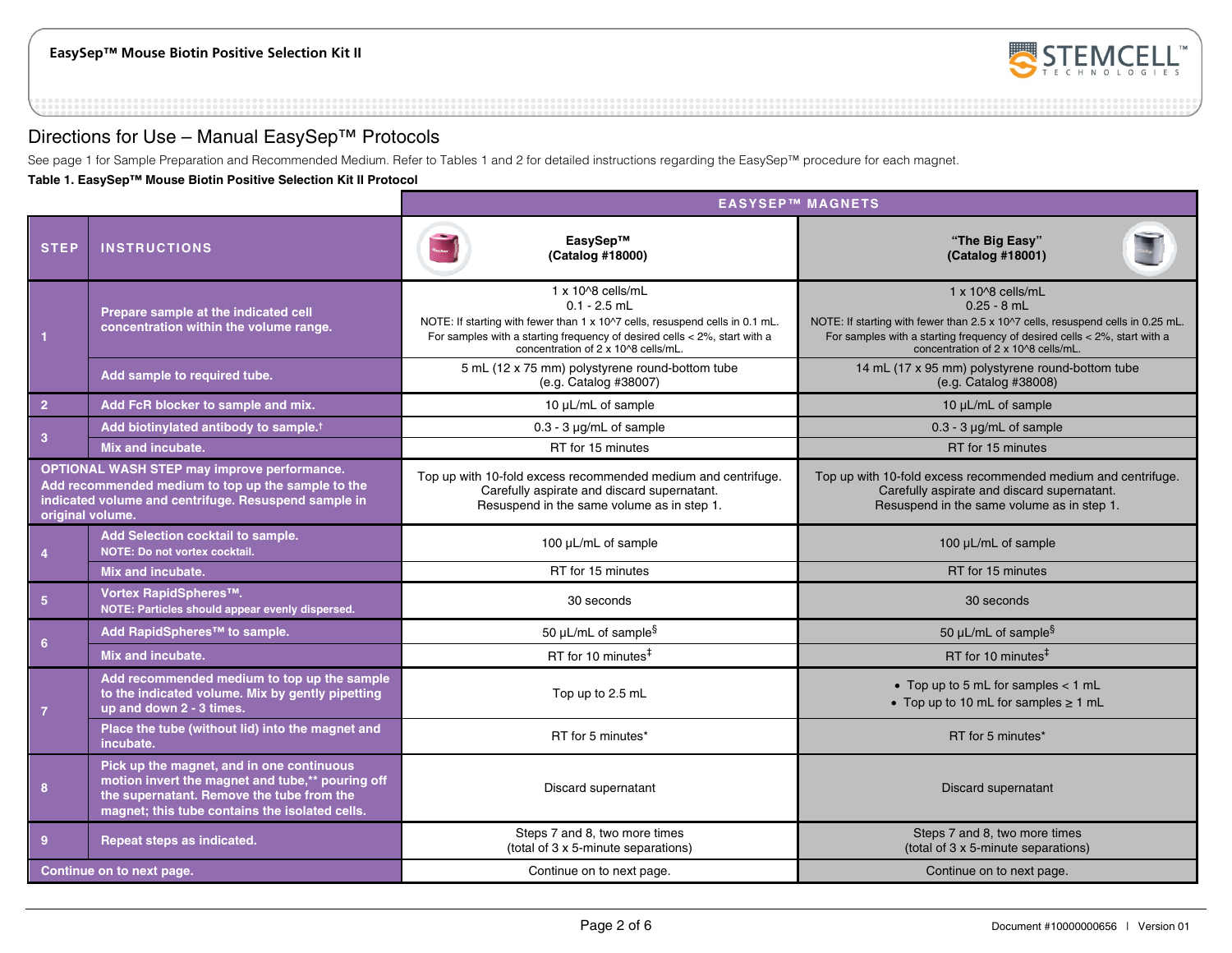

|                                                                                                                                                                            |                                                                                            | <b>EASYSEP™ MAGNETS</b>                                                                 |                                                                                         |  |  |
|----------------------------------------------------------------------------------------------------------------------------------------------------------------------------|--------------------------------------------------------------------------------------------|-----------------------------------------------------------------------------------------|-----------------------------------------------------------------------------------------|--|--|
| <b>STEP</b>                                                                                                                                                                | <b>INSTRUCTIONS</b><br>(CONTINUED)                                                         | EasySep™<br>(Catalog #18000)                                                            | "The Big Easy"<br>(Catalog #18001)                                                      |  |  |
| <b>OPTIONAL ADDITIONAL SEPARATION</b><br>For samples with a starting frequency of desired cells<br>$\vert$ < 15%<br>NOTE: This will improve purity but may reduce recovery |                                                                                            | Repeat steps 7 and 8, up to three more times<br>(total of 4 - 6 x 5-minute separations) | Repeat steps 7 and 8, up to three more times<br>(total of 4 - 6 x 5-minute separations) |  |  |
| $ 10\rangle$                                                                                                                                                               | Resuspend cells in desired medium. Be sure to<br>collect cells from the sides of the tube. | Isolated cells are ready for use                                                        | Isolated cells are ready for use                                                        |  |  |

RT - room temperature (15 - 25°C)

† Titrate biotinylated antibody for optimal purity and recovery.

§ Magnetic particles may be titrated to optimize performance; a range of 25 - 75 μL/mL is recommended.

‡ Purity may be improved by decreasing magnetic particle incubation time to 5 minutes.

\* Recovery may be improved by increasing separation time in the magnet to 10 minutes for each round.

\*\* Leave the magnet and tube inverted for 2 - 3 seconds, then return upright. Do not shake or blot off any drops that may remain hanging from the mouth of the tube.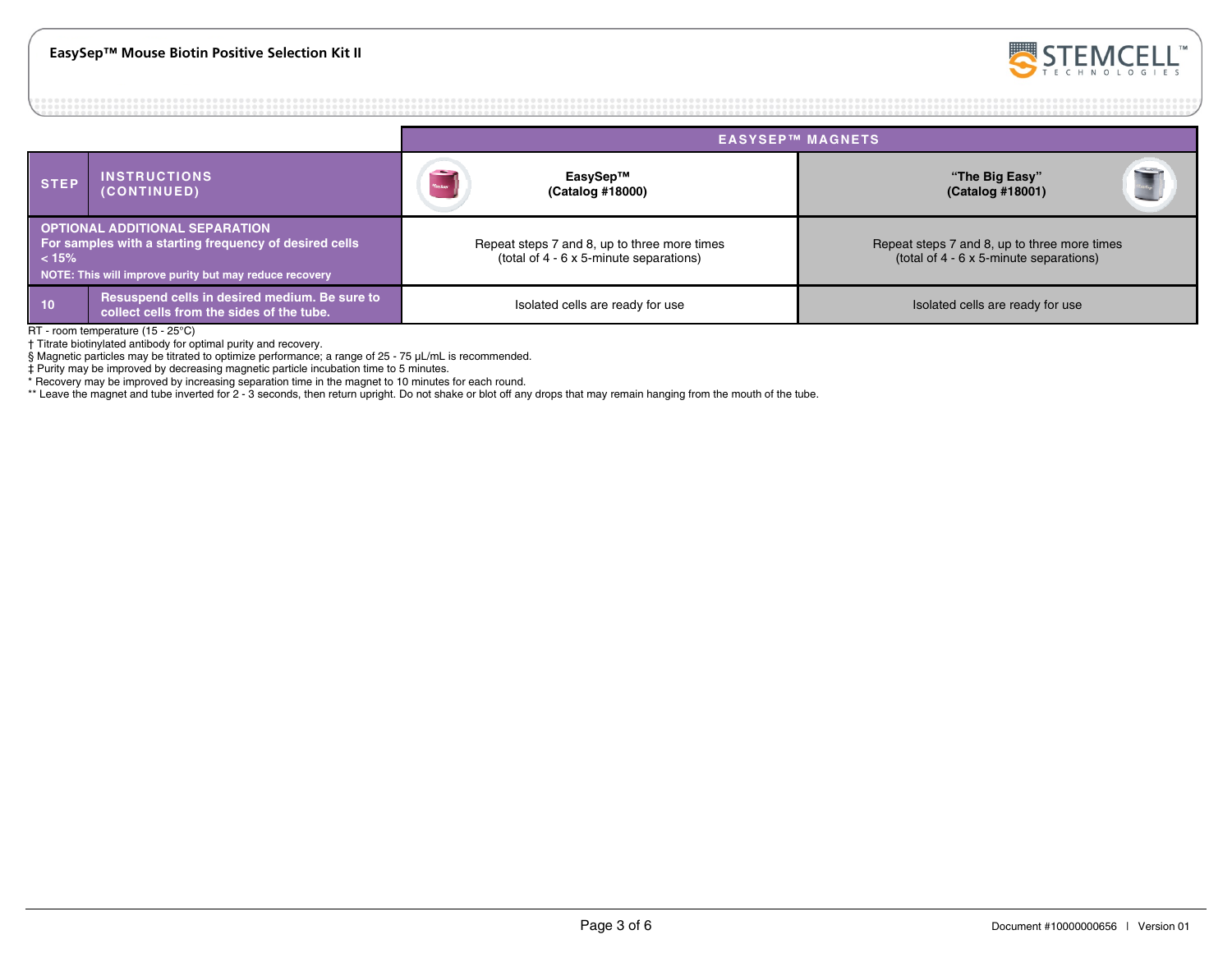

### **Table 2. EasySep™ Mouse Biotin Positive Selection Kit II Protocol**

|                                                                                                                                                                                      |                                                                                                                                | <b>EASYSEP™ MAGNETS</b>                                                                                                                                    |                                                                                                                                                            |  |  |  |
|--------------------------------------------------------------------------------------------------------------------------------------------------------------------------------------|--------------------------------------------------------------------------------------------------------------------------------|------------------------------------------------------------------------------------------------------------------------------------------------------------|------------------------------------------------------------------------------------------------------------------------------------------------------------|--|--|--|
|                                                                                                                                                                                      | <b>INSTRUCTIONS</b>                                                                                                            | EasyEights™ (Catalog #18103)                                                                                                                               |                                                                                                                                                            |  |  |  |
| <b>STEP</b>                                                                                                                                                                          |                                                                                                                                | 5 mL tube                                                                                                                                                  | 14 mL tube                                                                                                                                                 |  |  |  |
| $\overline{1}$                                                                                                                                                                       | Prepare sample at the indicated cell<br>concentration within the volume range.                                                 | $1 \times 10^{8}$ cells/mL<br>$0.1 - 2.5$ mL                                                                                                               | $1 \times 10^{8}$ cells/mL<br>$0.25 - 8$ mL                                                                                                                |  |  |  |
|                                                                                                                                                                                      | Add sample to required tube.                                                                                                   | 5 mL (12 x 75 mm) polystyrene round-bottom tube<br>(e.g. Catalog #38007)                                                                                   | 14 mL (17 x 95 mm) polystyrene round-bottom tube<br>(e.g. Catalog #38008)                                                                                  |  |  |  |
| 2 <sup>1</sup>                                                                                                                                                                       | Add FcR blocker to sample and mix.                                                                                             | 10 µL/mL of sample                                                                                                                                         | 10 µL/mL of sample                                                                                                                                         |  |  |  |
| $\mathbf{3}$                                                                                                                                                                         | Add biotinylated antibody to sample. <sup>†</sup>                                                                              | $0.3 - 3 \mu g/mL$ of sample                                                                                                                               | $0.3 - 3$ µg/mL of sample                                                                                                                                  |  |  |  |
|                                                                                                                                                                                      | Mix and incubate.                                                                                                              | RT for 15 minutes                                                                                                                                          | RT for 15 minutes                                                                                                                                          |  |  |  |
| <b>OPTIONAL WASH STEP may improve performance.</b><br>Add recommended medium to top up the sample to the<br>indicated volume and centrifuge. Resuspend sample in<br>original volume. |                                                                                                                                | Top up with 10-fold excess recommended medium and centrifuge.<br>Carefully aspirate and discard supernatant.<br>Resuspend in the same volume as in step 1. | Top up with 10-fold excess recommended medium and centrifuge.<br>Carefully aspirate and discard supernatant.<br>Resuspend in the same volume as in step 1. |  |  |  |
| Add Selection Cocktail to sample.<br>NOTE: Do not vortex cocktail.<br>$\overline{4}$                                                                                                 |                                                                                                                                | 100 µL/mL of sample                                                                                                                                        | 100 µL/mL of sample                                                                                                                                        |  |  |  |
|                                                                                                                                                                                      | Mix and incubate.                                                                                                              | RT for 15 minutes                                                                                                                                          | RT for 15 minutes                                                                                                                                          |  |  |  |
| $5\phantom{.0}$                                                                                                                                                                      | Vortex RapidSpheres™.<br>NOTE: Particles should appear evenly dispersed.                                                       | 30 seconds                                                                                                                                                 | 30 seconds                                                                                                                                                 |  |  |  |
| 6 <sup>6</sup>                                                                                                                                                                       | Add RapidSpheres™ to sample.                                                                                                   | 75 µL/mL of sample $\S$                                                                                                                                    | 75 µL/mL of sample <sup>§</sup>                                                                                                                            |  |  |  |
|                                                                                                                                                                                      | Mix and incubate.                                                                                                              | RT for 10 minutes <sup>#</sup>                                                                                                                             | RT for 10 minutes <sup>#</sup>                                                                                                                             |  |  |  |
| $\overline{7}$                                                                                                                                                                       | Add recommended medium to top up the sample<br>to the indicated volume. Mix by gently pipetting<br>up and down 2 - 3 times.    | Top up to 2.5 mL                                                                                                                                           | • Top up to 5 mL for samples $<$ 1 mL<br>• Top up to 10 mL for samples $\geq 1$ mL                                                                         |  |  |  |
|                                                                                                                                                                                      | Place the tube (without lid) into the magnet and<br>incubate.                                                                  | RT for 10 minutes                                                                                                                                          | RT for 10 minutes                                                                                                                                          |  |  |  |
| 8                                                                                                                                                                                    | Carefully pipette*** (do not pour) off the<br>supernatant. Remove the tube, containing the<br>isolated cells, from the magnet. | Discard supernatant                                                                                                                                        | Discard supernatant                                                                                                                                        |  |  |  |
| 9                                                                                                                                                                                    | Repeat steps as indicated.                                                                                                     | Steps 7 and 8, two more times<br>(total of 3 x 10-minute separations)                                                                                      | Steps 7 and 8, two more times<br>(total of 3 x 10-minute separations)                                                                                      |  |  |  |
| Continue on the next page.                                                                                                                                                           |                                                                                                                                | Continue on the next page.                                                                                                                                 | Continue on the next page.                                                                                                                                 |  |  |  |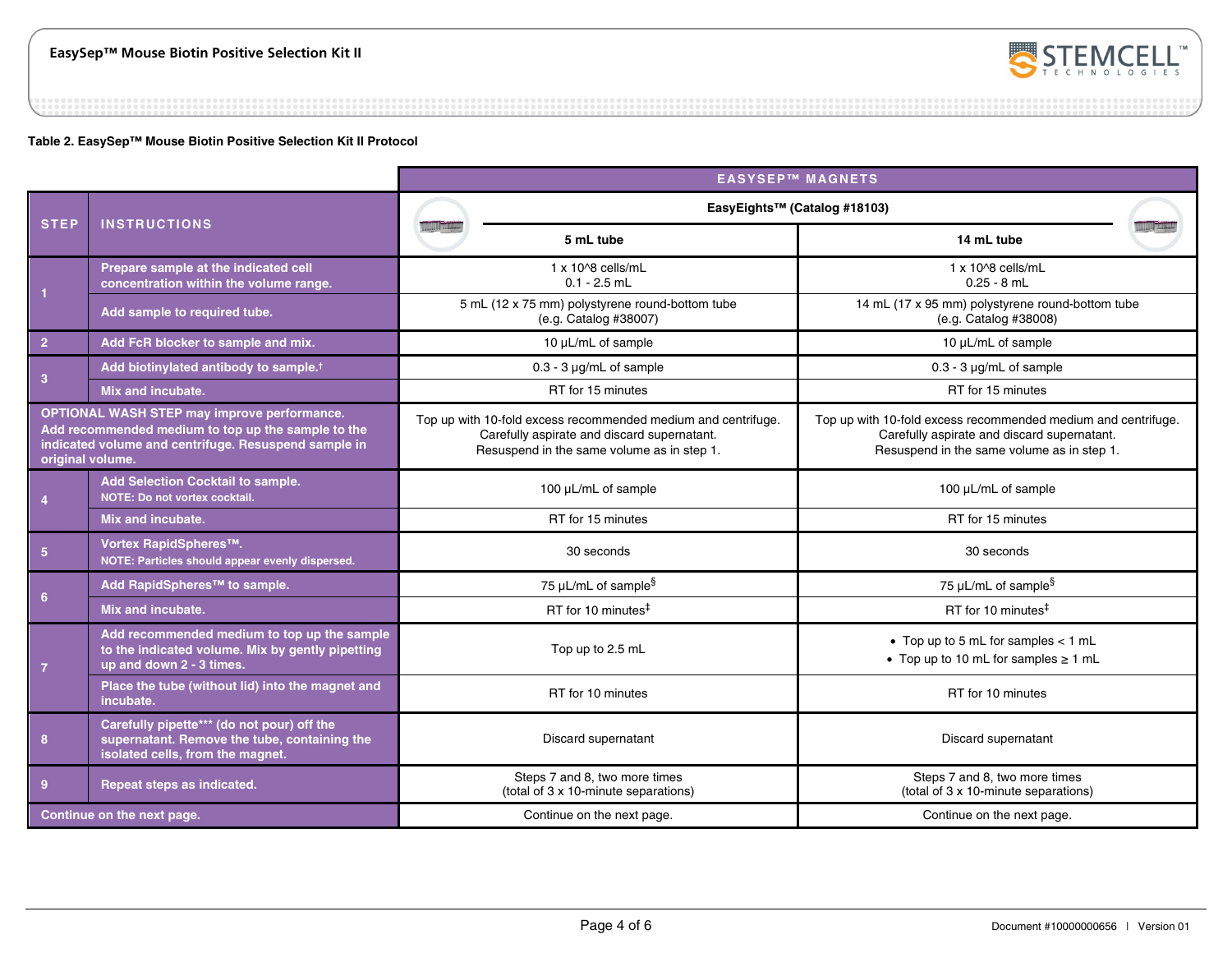

#### **EASYSEP™ MAGNETS STEP INSTRUCTIONS (CONTINUED) EasyEights™ (Catalog #18103) 5 mL tube 14 mL tube OPTIONAL ADDITIONAL SEPARATION(S) For samples with a starting frequency of desired cells < 15% NOTE: This will improve purity but may reduce recovery.** Repeat steps 7 and 8, up to three more times (total of 4 - 6 x 10-minute separations) Repeat steps 7 and 8, up to three more times (total of 4 - 6 x 10-minute separations) **10** Resuspend cells in desired medium. Be sure to collect cells are ready for use **Isolated cells are ready for use** Isolated cells are ready for use Isolated cells are ready for use Isolated cells are ready for use colle

RT - room temperature (15 - 25°C)

† Titrate biotinylated antibody for optimal purity and recovery.

§ Magnetic particles may be titrated to optimize performance; a range of 50 - 100 μL/mL is recommended.

‡ Purity may be improved by decreasing magnetic particle incubation time to 5 minutes.

\*\*\* Collect the entire supernatant, all at once, into a single pipette (e.g. for EasyEights™ 5 mL tube use a 2 mL serological pipette [Catalog #38002]; for EasyEights™ 14 mL tube use a 10 mL serological pipette [Catalog #3